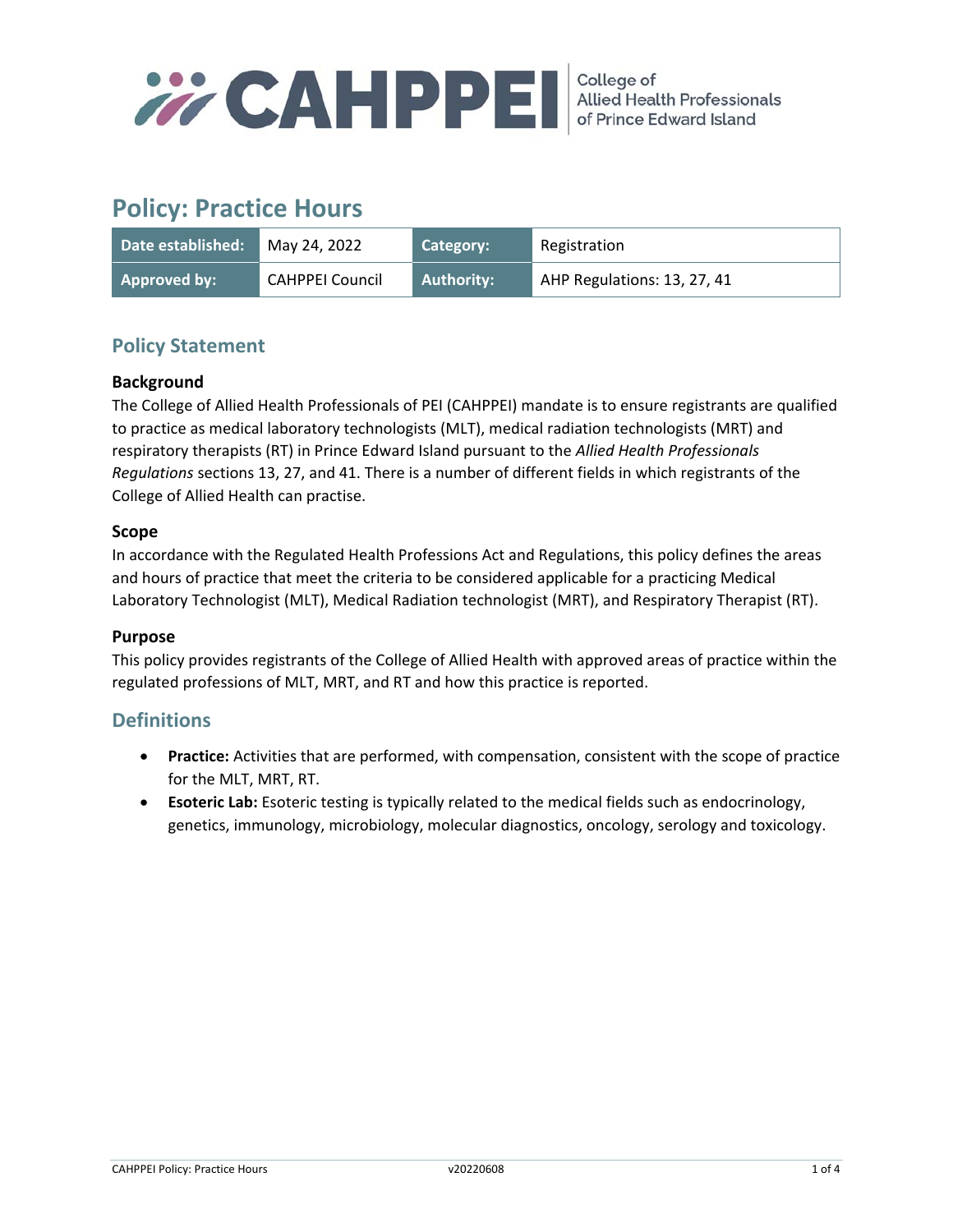

## **1. Practice Hours Requirements**

- 1.1 In order to maintain registration with the CAHPPEI a registrant must be working in one or more of the areas described in Section 5, 6 or 7. The minimum practice hours required are:
	- i. MLT require 900 hours in a four (4) year period.
	- ii. MRT require 600 hours in a three (3) year period for primary discipline and 160 hours for secondary discipline over a three (3) year period.
	- iii. RRT require 1500 hours in a four (4) year period.

## **2. Medical Laboratory Technology (MLT)**

- 2.1 Practice hours of work must be within the following Medical Laboratory Technology disciplines and or extensions of these disciplines approved by the CAHPPEI:
	- a. Clinical Chemistry, Clinical Microbiology, Hematology, Transfusion Science, Histology/Cytology, Clinical Genetics, Virology, Toxicology, Point of Care Testing, Esoteric Labs
	- b. Medical laboratory technology management
	- c. Medical laboratory technology education programs
	- d. Medical laboratory technology research
	- e. Phlebotomy \*
	- f. Accessioning \*
	- g. Laboratory information systems

\* In order to be registered to practice for these areas, the MLT is required to be in a MLT position.

2.2 Hours worked in the areas listed in above may be worked in any of the following settings:

- a. hospital laboratories
- b. private laboratories
- c. provincial laboratories
- d. medical clinics
- e. medical laboratory technology diagnostic research laboratories
- f. physicians' office laboratories
- g. wellness centres
- h. specimen collection centres
- i. blood transfusion agencies
- j. medical laboratory technology training institutions
- k. other setting approved under regulation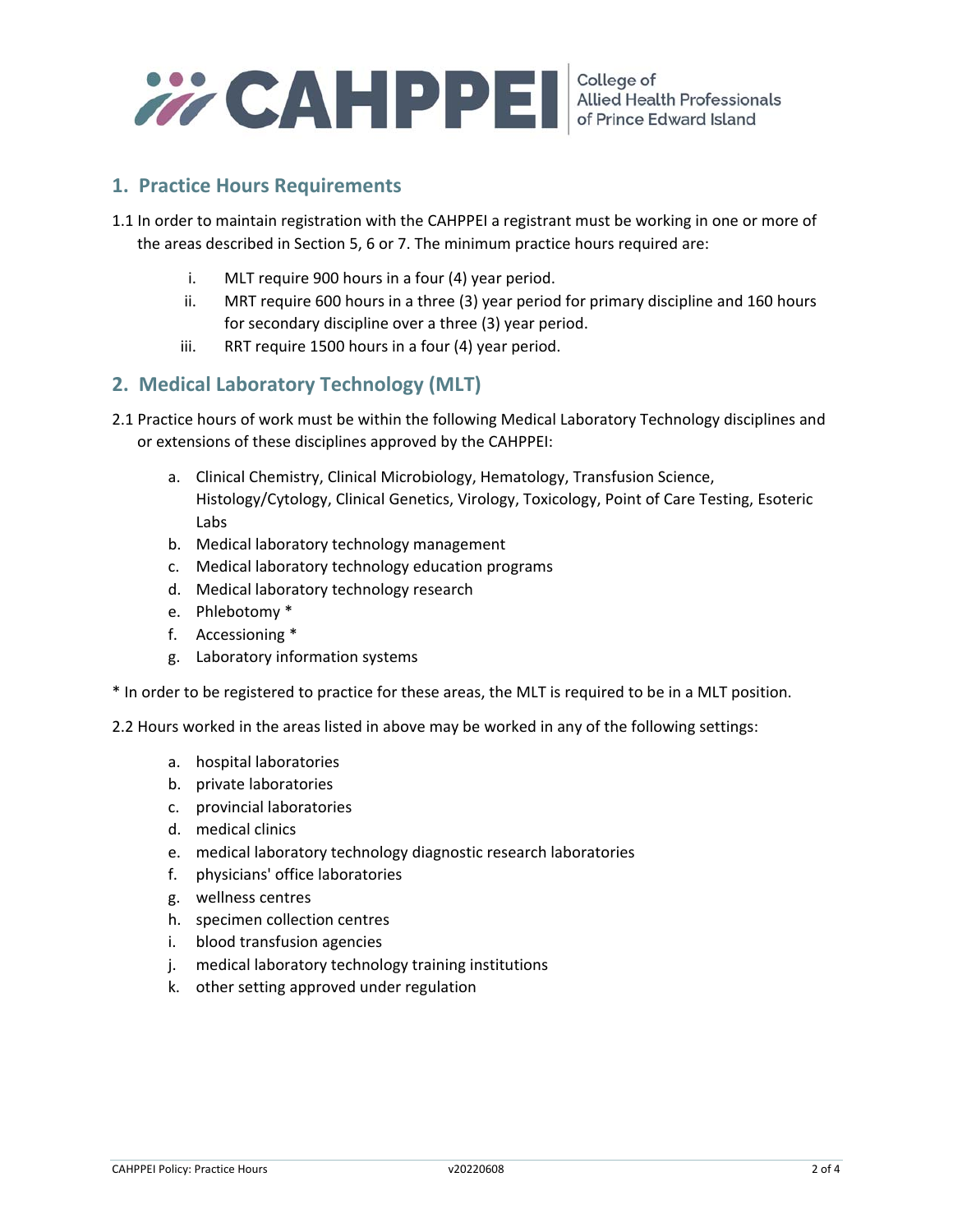

# **3.0 Medical Radiation Technology (MRT)**

- 3.1 Practice hours of work must be within the following Medical Radiation Technology disciplines and or extensions of these disciplines approved by the CAHPPEI:
	- a. Radiological Technology (Bone Mineral Density, Computed Tomography (CT), Mammography, Interventional Radiography)
	- b. Nuclear Medicine
	- c. Radiation Therapy
	- d. Magnetic Resonance Imaging
	- e. Medical Radiation Technology management
	- f. Medical Radiation Technology education programs
	- g. Medical Radiation Technology research
	- h. Medical Radiation Technology information systems (i.e. PACS, Cerner)
	- i. Radiation Safety Officer (RSO)

3.2 Hours worked in the areas listed in above may be worked in any of the following settings:

- a. hospital imaging departments
- b. hospital cancer treatment center
- c. private imaging departments
- d. medical clinics
- e. Medical Radiation Technology training institutions
- f. other settings approved under regulation

## **4.0 Respiratory Therapy (RT)**

4.1 A Respiratory Therapist is practicing if any of the following apply:

- a. Providing direct patient care RT services to individuals and/or groups of individuals
	- Providing diagnostic/assessment, therapeutic, and rehabilitation services
- b. Providing RT education to patients, patient's family members, other healthcare professionals (regulated and non‐regulated) and/or students
	- Health promotion, health counseling services (e.g., smoking cessation, spirometry testing)
	- Developing/delivering learning resources
	- Information/education related to RT equipment and products
- c. Providing administrative services that have a direct or indirect effect on those who receive healthcare services
	- Policy/practice development and implementation